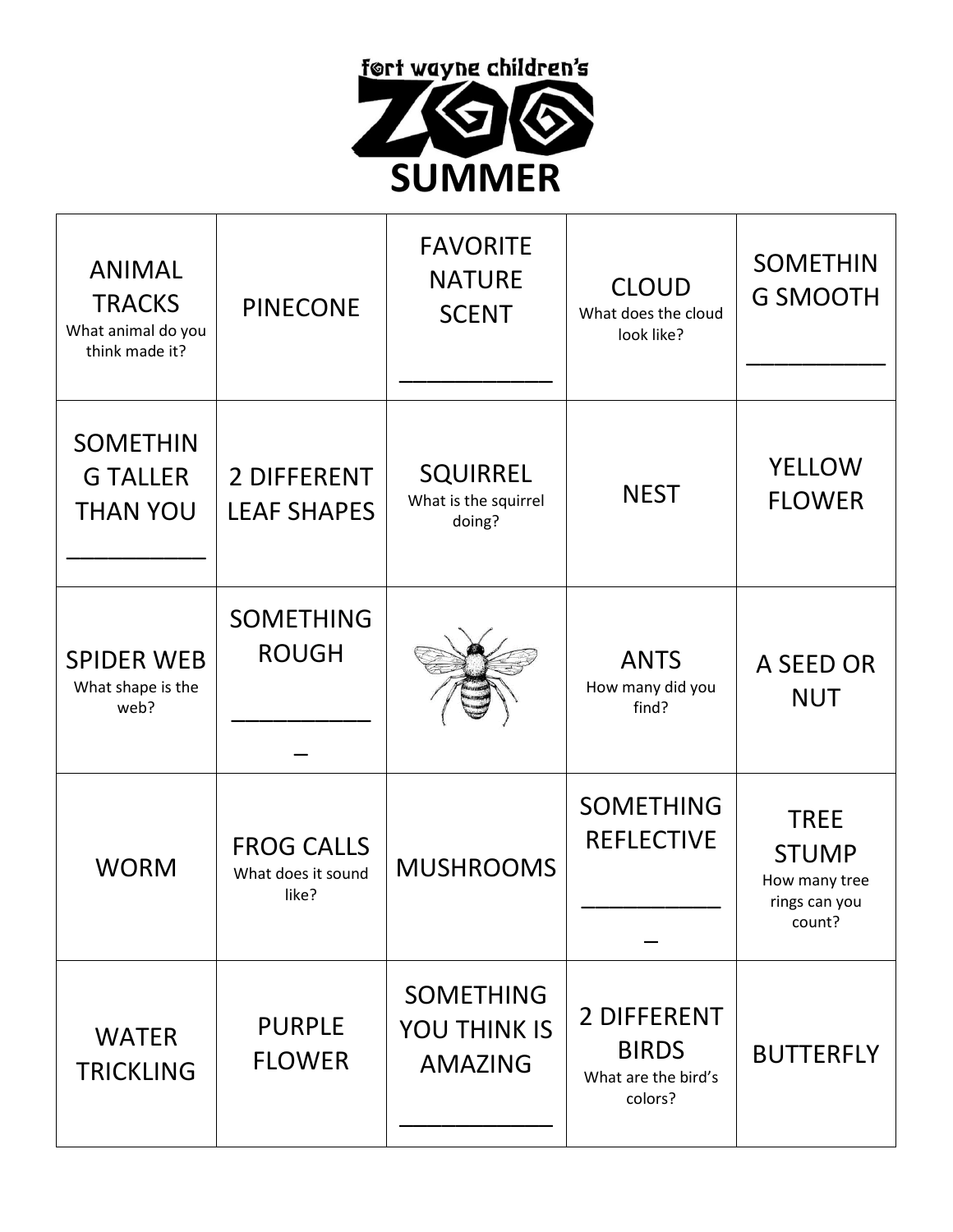

| $\overline{2}$<br><b>DIFFERENT</b><br><b>PINECONE</b><br><b>SHAPES</b> | <b>SNOWFLAKE</b><br>What shapes can you<br>find in your<br>snowflake? | <b>SOMETHING</b><br><b>SMOOTH</b>                                            | <b>WATER</b><br><b>TRICKLING</b>                                       | <b>ICICLE</b>                                                                       |
|------------------------------------------------------------------------|-----------------------------------------------------------------------|------------------------------------------------------------------------------|------------------------------------------------------------------------|-------------------------------------------------------------------------------------|
| <b>SOMETHING</b><br><b>TALLER</b><br><b>THAN YOU</b>                   | <b>BIRD CALL</b>                                                      | <b>ANIMAL</b><br><b>WITH FUR</b><br>Why do you think<br>they need fur?       | <b>FOG</b>                                                             | <b>SOMETHING</b><br><b>RED</b>                                                      |
| <b>CLOUD</b><br>What does the cloud<br>look like?                      | <b>SOMETHING</b><br><b>ROUGH</b>                                      |                                                                              | <b>ANIMAL</b><br><b>TRACKS</b><br>What animal do you<br>think made it? | A SEED OR<br><b>NUT</b>                                                             |
| <b>FALLING</b><br><b>SNOW</b>                                          | <b>TREE STUMP</b><br>How many tree rings<br>can you count?            | <b>FROZEN</b><br><b>POND</b>                                                 | <b>SOMETHING</b><br><b>REFLECTIVE</b>                                  | <b>TREE WITH</b><br><b>LEAVES</b><br>Why do you think<br>some trees drop<br>leaves? |
| <b>COLORFUL</b><br><b>BERRY</b>                                        | <b>ANIMAL</b><br><b>WITH</b><br><b>FEATHERS</b>                       | <b>HOLE IN A</b><br><b>TREE</b><br>What do you think<br>could live in there? | <b>NEST</b>                                                            | <b>SOMETHING</b><br><b>YOU THINK</b><br><b>IS AMAZING</b>                           |